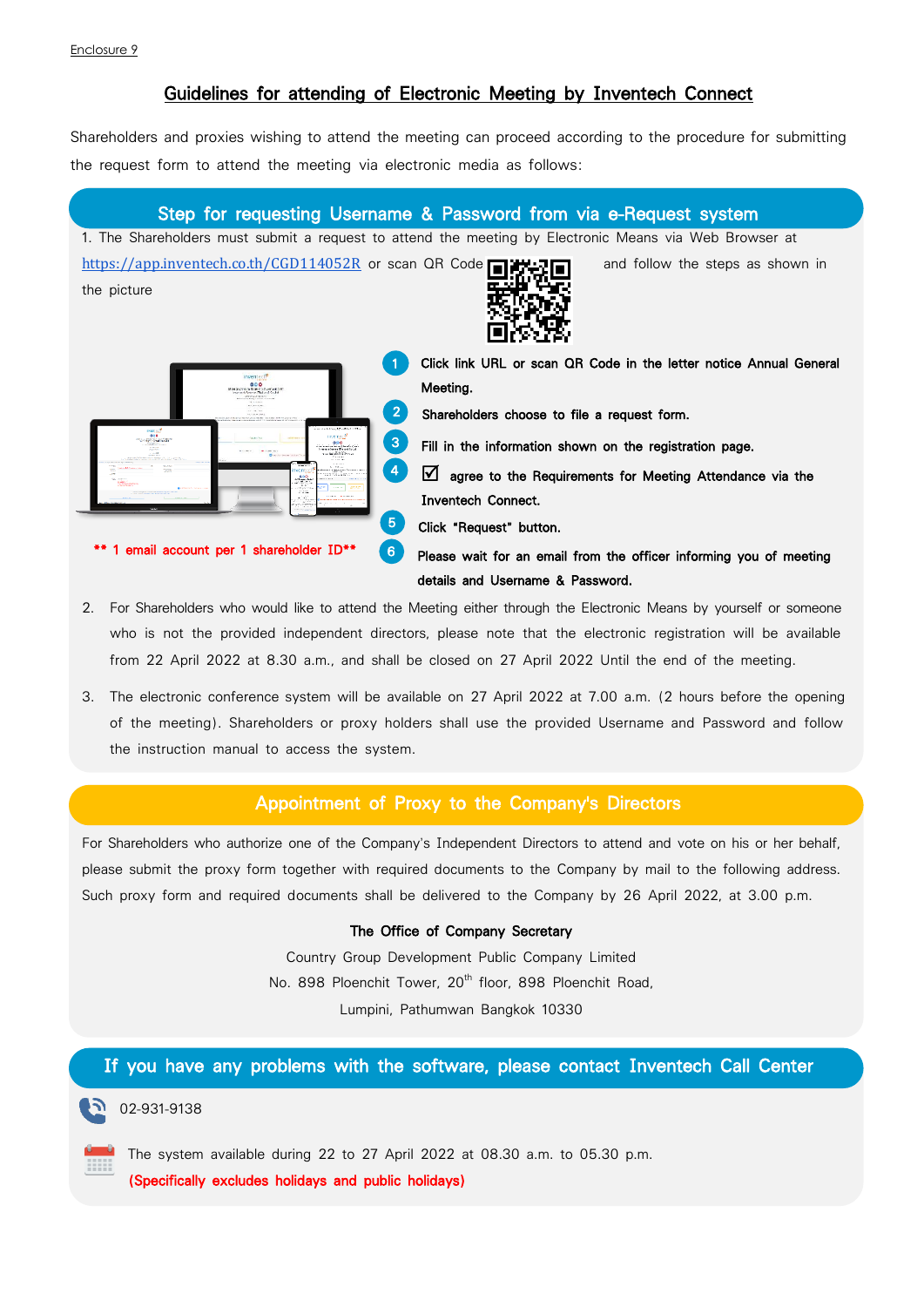# Step for registration for attending the meeting (e-Register)



Click registration link URL from email approved.

Get Username and Password that you received from your email or request OTP to login.

Click "Login" button

4 Click "REGISTER" button the system has already registered and counted as a quorum.

ň



# Step voting process (e-Voting)



3 Click the voting button as you choose.

4 The system will display status your latest vote.

To cancel the last vote, please press the button

**Cancel latest vote** 

(This means that your most recent vote will be equal to not voting, or your vote will be determined by the agenda result) Shareholders can conduct a review of the votes on an agenda basis. When the voting results are closed.

# Step to ask questions via Inventech Connect



Click "Ask a question" on menu or symbol Ask a question via send the question. Select which agenda that you want to ask. Type the question then click "Send" Ask a question by recording Select which agenda that you want to ask. Click "Microphone" button or symbol Then say the question you want to ask. When you want to stop record, press the sound recording symbol. Click "Send" button or symbol **Send** 

## How to use Inventech Connect

Ī